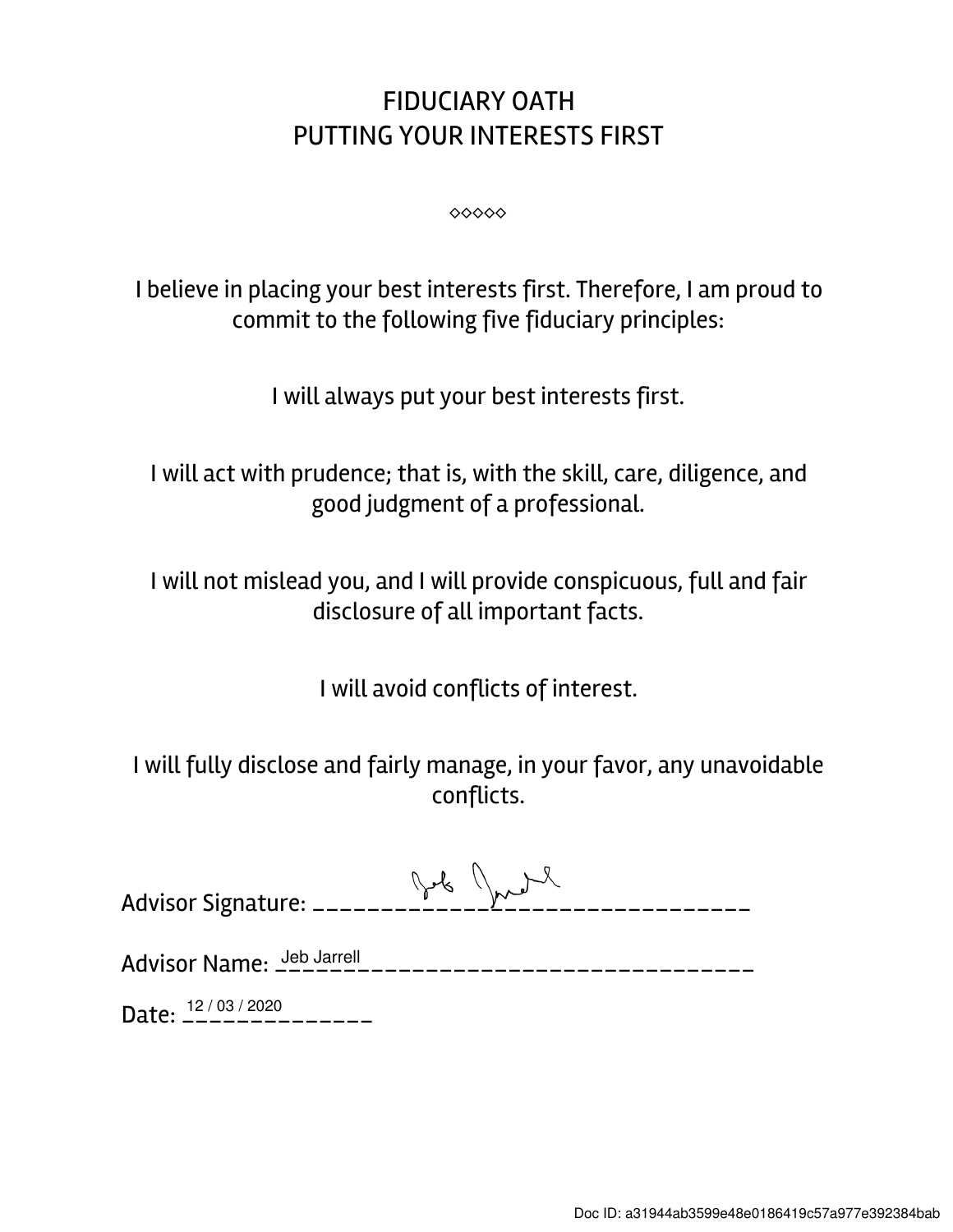## FEE-ONLY AGREEMENT

The definition of "fee-only" under NAPFA and the CFP Board is straightforward - if you can earn a commission by selling something in the financial services industry, you must disclose the commission and therefore cannot be fee-only. Any act of holding out as a fee-only advisor while ANY commissions are coming in constitutes a violation.

Notably, the CFP Board expands this definition to include even the ability to earn a commission, including through a related party. So having a "separate" insurance agency relationship to which clients could be cross-referred, or a relationship with a broker-dealer, violates the fee-only requirement. Holding an insurance license is permitted as a fee-only advisor - as some states actually require an insurance license even just to give insurance advice - but being appointed with an insurance company to sell their products would violate the fee-only requirements. XYPN adopts the CFP definition of "fee-only."

Short term side hustle of real estate / insurance sales may seem attractive, but as Michael Kitces always reminds us: "never make long-term decisions based on short-term cash flow needs". If you need to work on a commissioned basis before making the transition to fee-only advising and XYPN that is your choice, but to be a member of XYPN and a fee-only advisor, the commissions have to end. Even just selling the rare one policy every few years is still a violation of being fee-only.

We at XYPN allow members to transition to fee-only, recognizing that some people may have had insurance or other commission-based relationships in the past, and that it takes time to transition. We allow for a 12 month transition.

## As such, upon joining XYPN, Members:

- 1) Must not sell any new products immediately as of joining (member requirement)
- 2) Must eliminate all trails within 12 months (member requirement)
- 3) Must not hold out as fee-only at ANY POINT (including during the 12 month period) while still receiving trails
- 4) Cannot be listed on the XYPN website as an XYPN advisor while still receiving ANY trails

If you decide to sell real estate or insurance during your tenure with XYPN, you will need to leave XYPN, NAPFA and notify the CFP Board. If you're under a 12 month contract with us, you agree to buyout the remaining portion of the contract per the terms listed therein.

Advisor Signature: \_\_\_\_\_\_\_\_\_\_\_\_\_\_\_\_\_\_\_\_\_\_\_\_\_\_\_ Date: \_\_\_\_\_\_\_\_\_\_\_\_\_\_\_\_\_\_\_\_\_\_\_\_\_ 12 / 03 / 2020